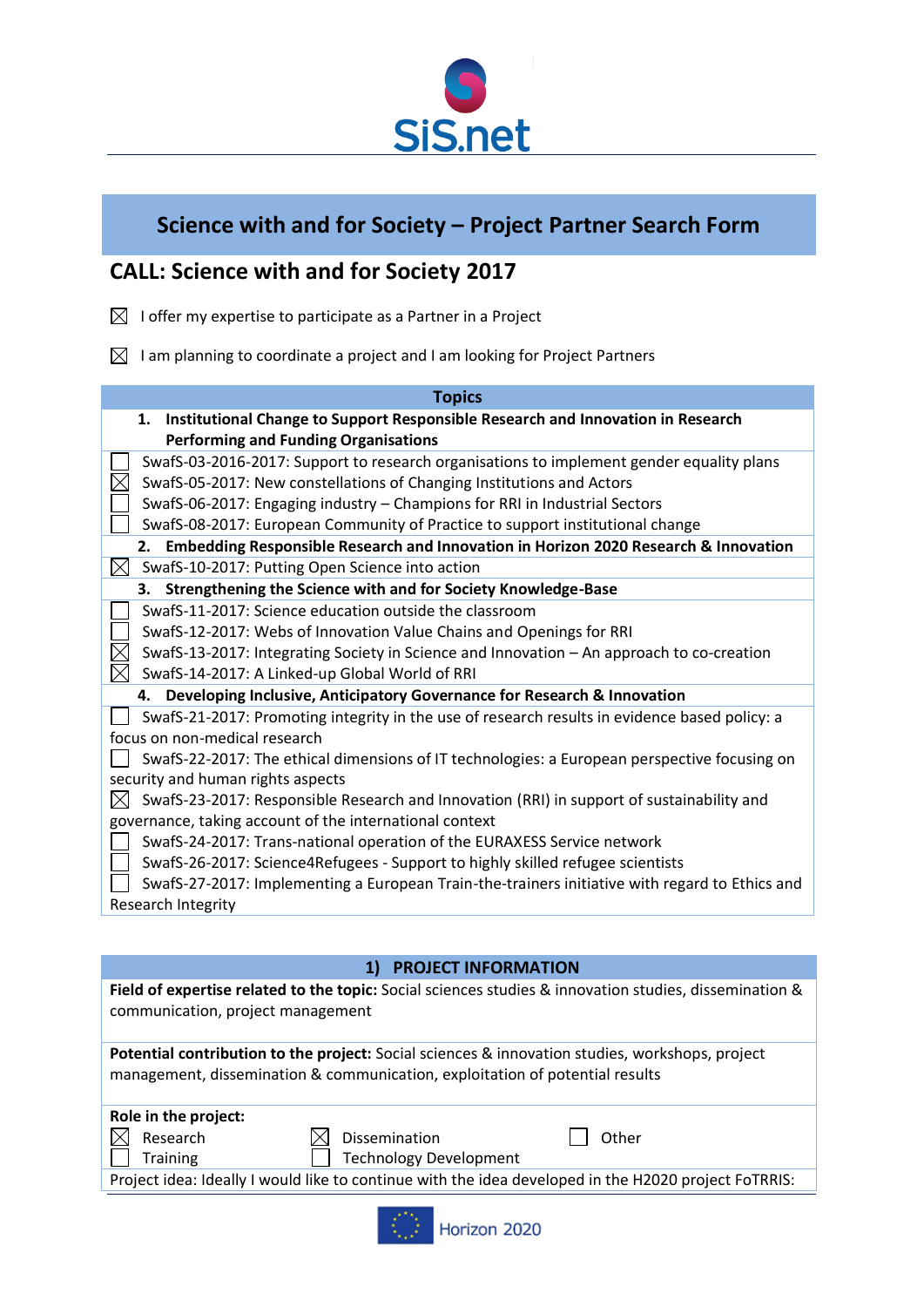

| to implement sort of science shops but dedicated to RRI. However, I'm also interested in<br>participating in open & citizen sciences related projects.                                                                       |
|------------------------------------------------------------------------------------------------------------------------------------------------------------------------------------------------------------------------------|
| Project description:                                                                                                                                                                                                         |
| Already experience as a Coordinator: $\boxtimes$ yes $\Box$ no<br>As a Partner: $\boxtimes$ yes $\Box$ no<br>If "yes", which project: FoTRRIS in RRI and many others in other fields (Entrust, Umbrella,<br>DemEAUmed, etc.) |
| Other partners in consortium already identified (with countries):                                                                                                                                                            |
|                                                                                                                                                                                                                              |

## **2) TARGET COORDINATOR / PARTNER SOUGHT**

| <b>Organisation details:</b>  |                       |
|-------------------------------|-----------------------|
| Higher education / university | Industry / SME<br>'Хı |
| Research institution          | Other                 |
| <b>NGO</b>                    | Please specify:       |
| Education                     |                       |
|                               |                       |

**We are looking for following Expertise / Competencies:** We are NOT looking for dissemination & communication, exploitation, project management because we already have these competencies in house.

| <b>3) CONTACT DETAILS</b>                    |
|----------------------------------------------|
| <b>Contact Person:</b>                       |
| Name: Eve Dallamaggiore                      |
| Ms<br>Mr                                     |
| Organisation: LGI CONSULTING                 |
| Address:                                     |
| Postal code:                                 |
| City: PARIS                                  |
| Country: France                              |
| Phone:                                       |
| Email: eve.dallamaggiore@lgi-consulting.com  |
| Organisation web address: Igi-consulting.com |
| Short profile of the Organisation:           |

## Date: 7<sup>th</sup> of July 17

**The offer is valid until:** 31rd of July 17

I agree with publication of my contact data on "Science with and for Society" network website

 $\boxtimes$  YES  $\Box$  NO